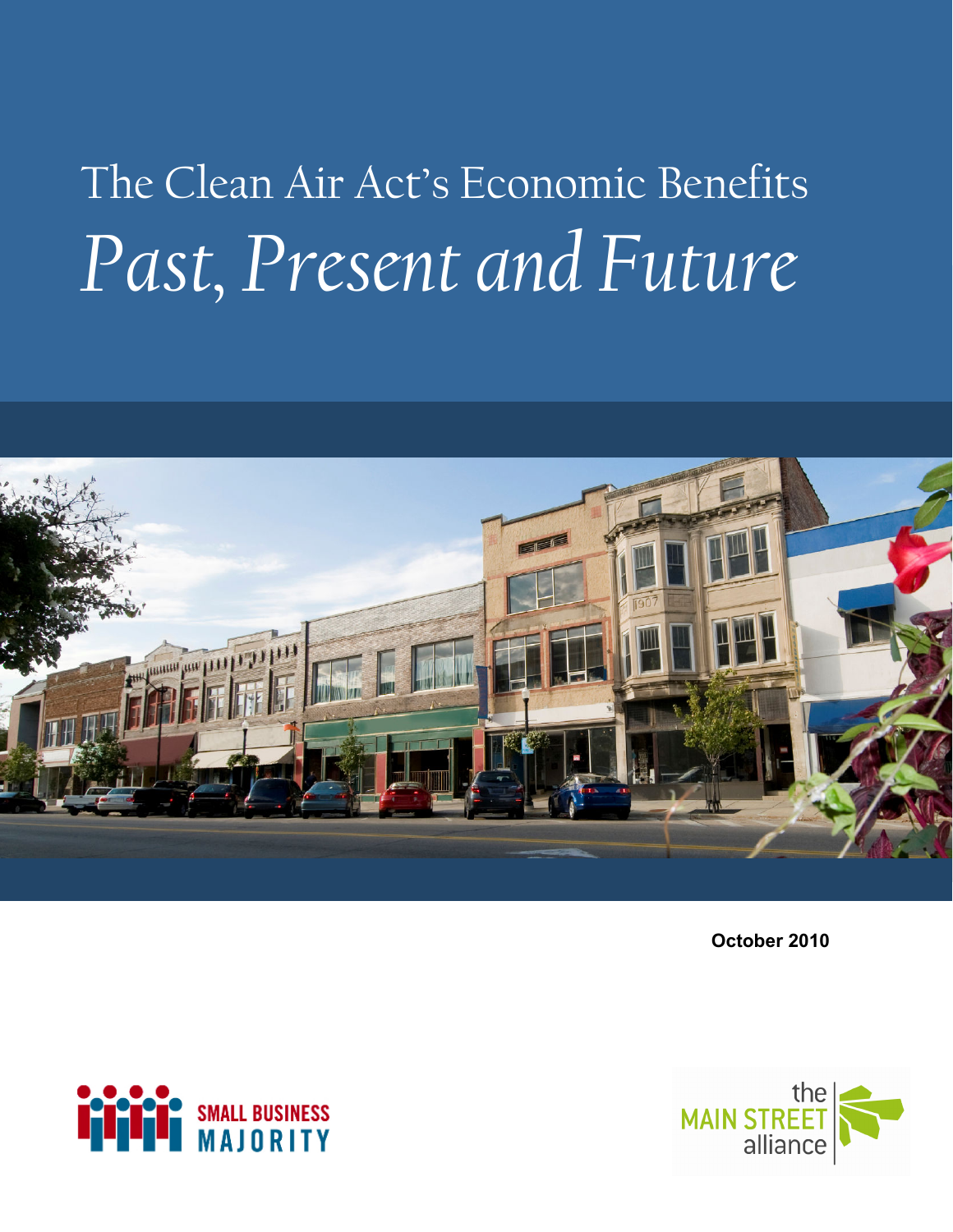## **Acknowledgements**

This report is the product of a collaborative effort by Small Business Majority and The Main Street Alliance.

Small Business Majority is a national nonprofit small business advocacy organization focused on solving the biggest problems facing America's 28 million small businesses. We conduct extensive opinion and economic research and work with small business owners, policy experts and elected officials nationwide to bring nonpartisan small business voices to the public policy table.

The Main Street Alliance is a national network of small business coalitions in 15 states supporting small business owners to bring their values into the public dialogue on pressing policy issues. Members of the alliance network share a vision of public policies that work for small business owners, their employees and the communities they serve. The alliance and its member coalitions create opportunities for small business owners to speak for themselves on issues of common concern.

#### **Report Authors**

Christopher Van Atten, M.J. Bradley & Associates, LLC Lily Hoffman-Andrews, M.J. Bradley & Associates, LLC

For questions or comments about this report, please contact:

Christopher Van Atten, Senior Vice President M.J. Bradley & Associates, LLC 47 Junction Square Drive Concord, MA 01742 Telephone: 978-369-5533 E-mail: vanatten@mjbradley.com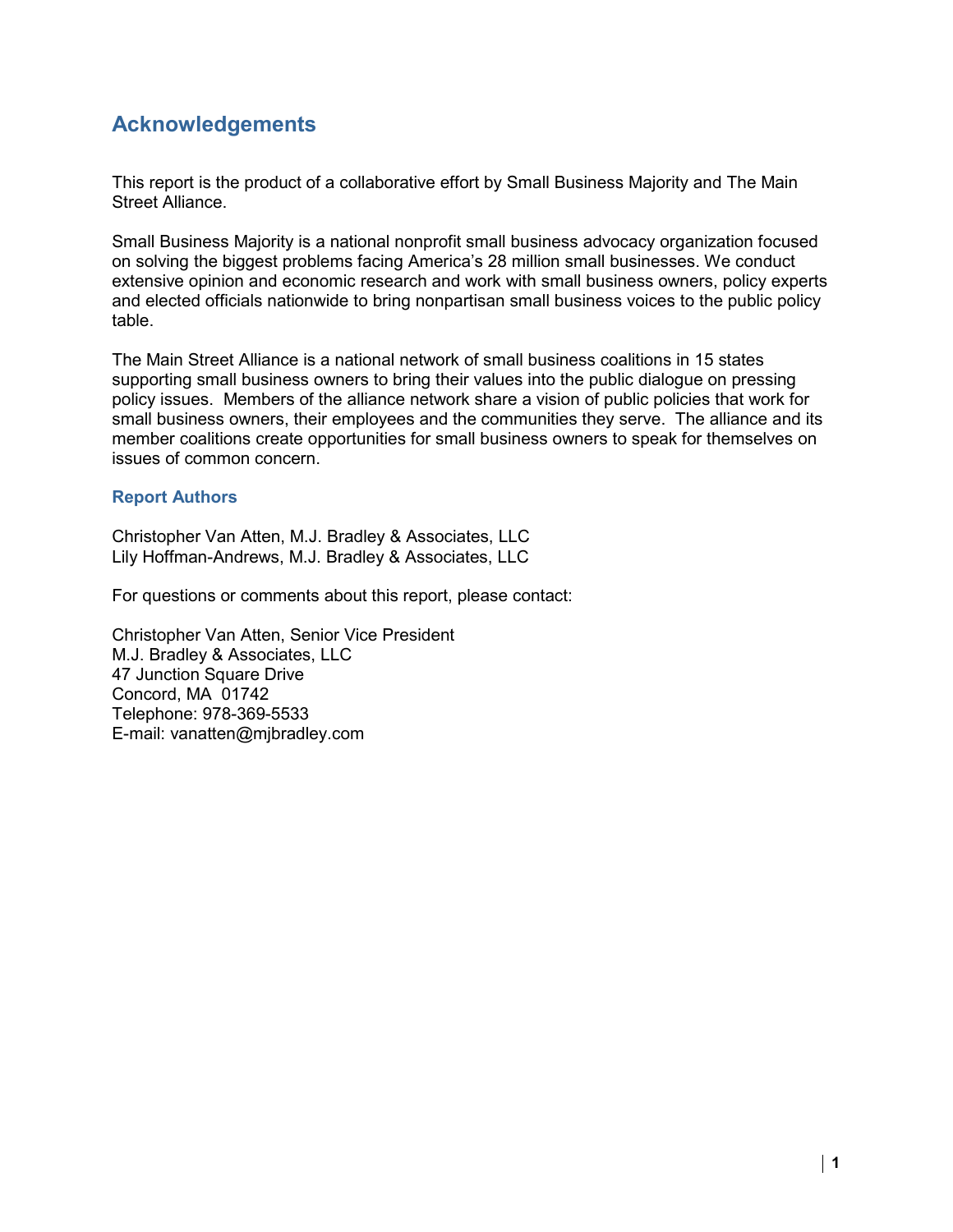# **Introduction**

In 1970, the United Stated Congress enacted the Clean Air Act (CAA)—one of the nation's most important environmental laws. The CAA directs the U.S. Environmental Protection Agency (EPA) to develop and enforce regulations addressing a wide range of air quality problems and challenges. According to EPA and independent assessments, the economic and public health benefits of the Act have far outweighed the costs imposed on businesses.



As we mark the  $40<sup>th</sup>$  anniversary of this historic legislation. EPA's authority under the CAA is coming under threat from members of Congress that would delay or limit the Agency's ability to regulate greenhouse gas emissions and other pollution. This has negative implications for many businesses, large and small, that have enacted new practices to reduce their carbon footprint as part of their new business models. It could also hamper the growth of the clean energy sector of the economy—a sector that a majority of small business owners view as essential to their ability to compete. $<sup>1</sup>$ </sup>

It is in this context that this paper examines the legacy of the CAA, its cost and benefits to the American economy (including an analysis showing that the costs of compliance have been greatly overestimated time and again), and the important innovations spurred by the Act. The record shows: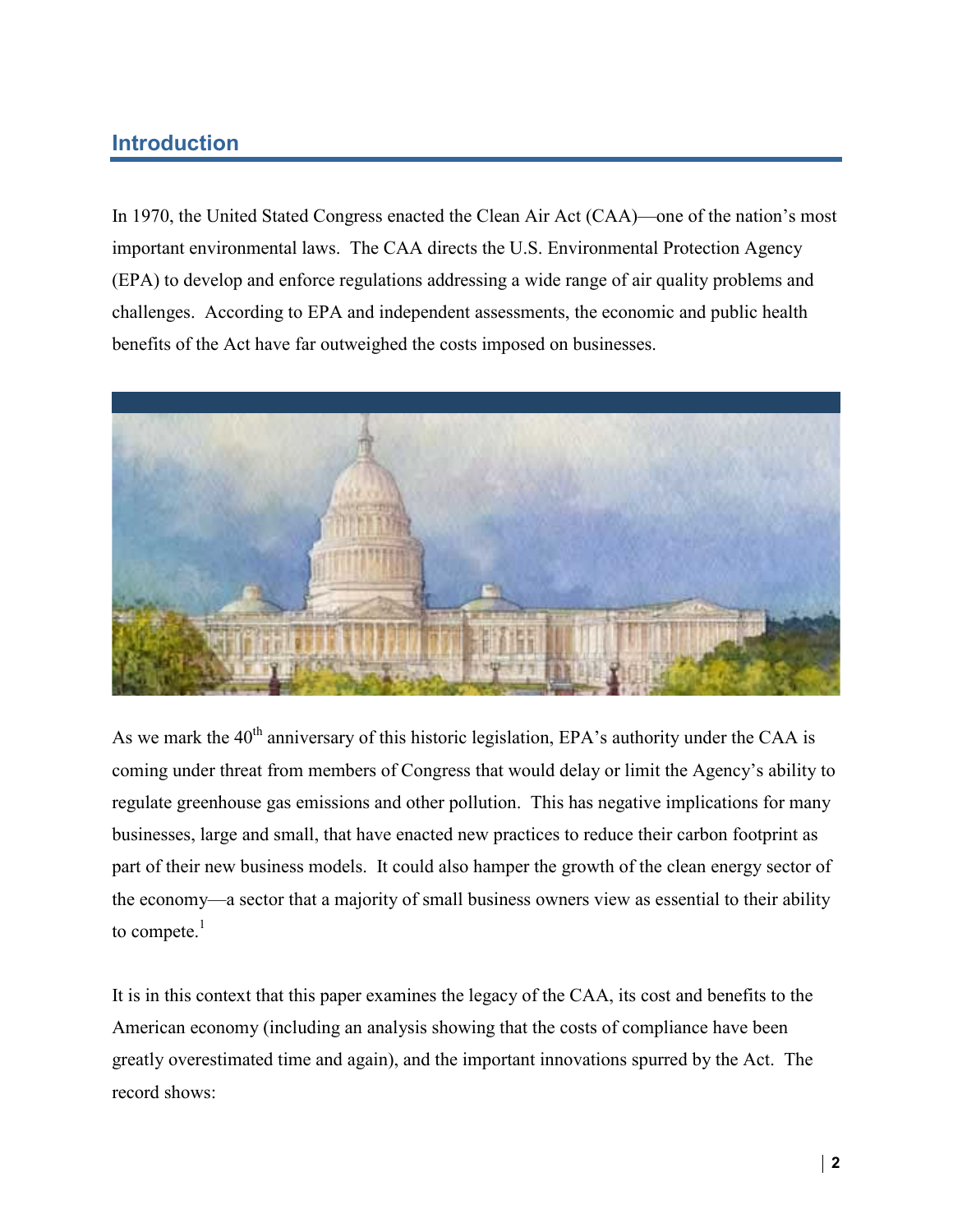1. The Clean Air Act has proven to be a very good investment. Studies show that the economic benefits of the Act have far exceeded the costs of controlling air pollution emissions. According to the Office of Management and Budget, the total economic benefits of the Clean Air Act are estimated at more than four to eight times the costs of compliance.

2. The CAA has fostered a long period of economic growth and development by protecting public health and the environment. In the last two decades, emissions of the most common air pollutants have declined by 41 percent, while Gross Domestic Product (GDP) has increased by more than 64 percent.

3. The CAA has spurred important technological innovations, such as catalytic converters, that have helped fuel job growth in the U.S. economy. The environmental technology industry spurred by environmental regulations and particularly the Clean Air Act—led to the creation of 1.3 million total jobs between 1977 and 1991.

#### **The Economic Benefits of the Clean Air Act**

The U.S. Environmental Protection Agency (EPA) is required, under Section 812 of the 1990 Clean Air Act Amendments (CAAA), to periodically conduct scientifically reviewed studies that assess the costs and benefits of the CAA. EPA has completed two such studies. According to Alan Krupnick, a PhD economist and former senior economist on the President's Council of Economic Advisers, "[t]hese studies are probably the most intensive and expensive cost-benefit analyses ever done at the agency. Under the auspices of the agency's Science Advisory Board, both studies were scrutinized throughout the decade-long preparation by at least three expert committees of outside economists, air quality modelers, epidemiologists, and other health experts."<sup>2</sup> The table below presents the estimates of benefits and costs developed in the two studies.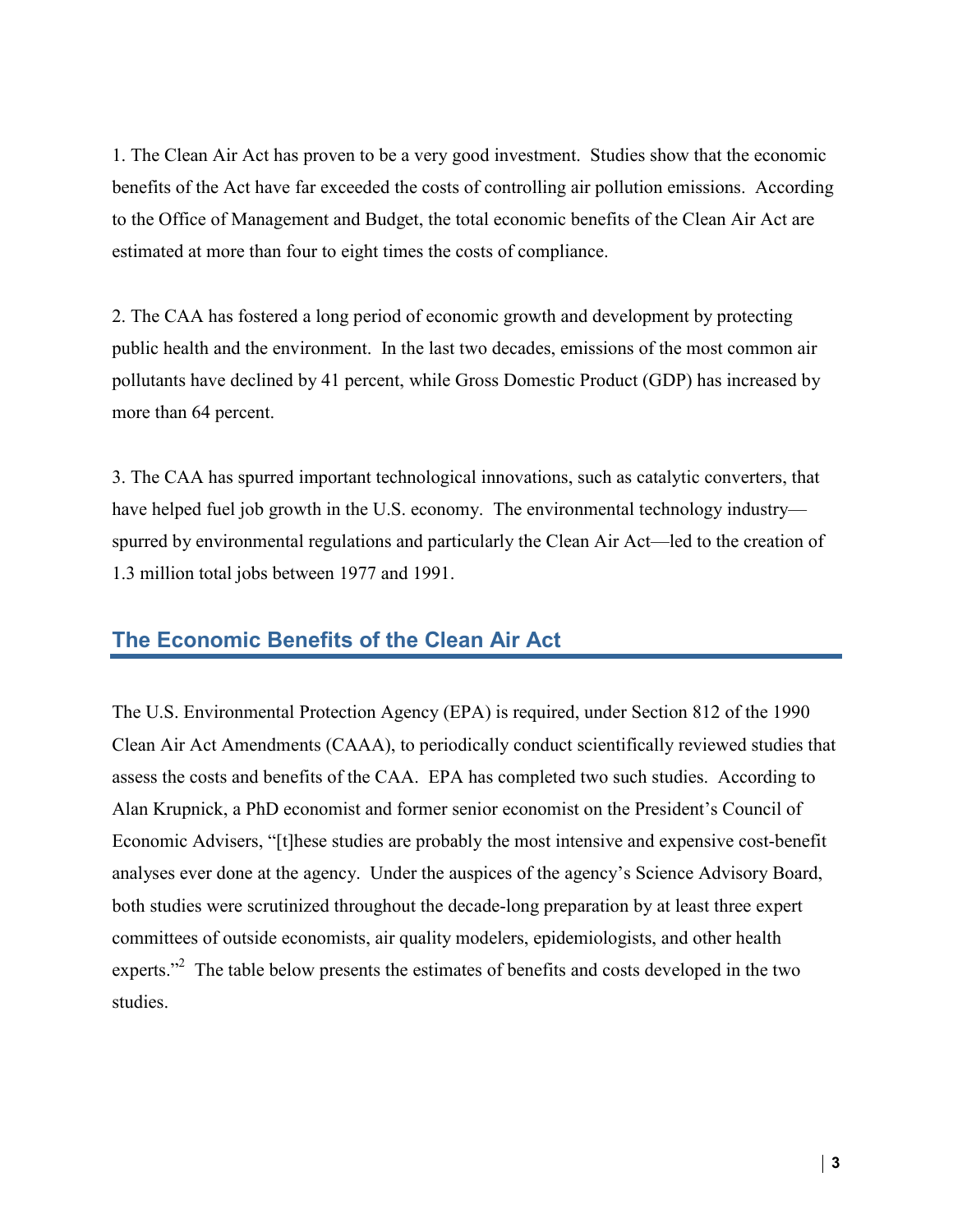| Monetized Benefits and Costs of the Clean Air Act                      |                  |               |                           |
|------------------------------------------------------------------------|------------------|---------------|---------------------------|
| <b>Study</b>                                                           | <b>Benefits</b>  | Costs         | <b>Benefit-Cost Ratio</b> |
| CAA 1970 through 1990<br>EPA retrospective study (1990 dollars)        | \$22.2 trillion* | \$523 billion | 42:1                      |
| CAAA 1990 through 2010<br>EPA prospective study (1990 dollars)         | \$690 billion*   | \$180 billion | 4:1                       |
| Stratospheric Ozone Protection<br>EPA prospective study (1990 dollars) | \$530 billion*   | \$27 billion  | 20:1                      |

\* Central estimate.

The first of these studies was retrospective, and examined the costs and benefits of the CAA from 1970 to 1990.<sup>3</sup> The analysis compares the state of the environment and public health under two scenarios: (1) a scenario which reflects historical economic and environmental conditions observed with the CAA in place; and (2) a hypothetical scenario which projects the economic and environmental conditions which would have prevailed without the federal, state, and local programs developed pursuant to the 1970 and 1977 Clean Air Acts.

This study concludes that the benefits of the CAA, in the form of improved worker productivity, increased agricultural yields, reduced mortality and illness, and other economic and public health benefits, far exceed the costs of compliance.

Between 1970 and 1990, the CAA yielded (relative to the no-control scenario), an estimated \$22.2 trillion in economic benefits (this is EPA's central estimate; benefits were estimated to range from \$5.6 to \$49.4 trillion). By comparison, the compliance costs to achieve these pollution reductions were estimated at \$523 billion—a cost-to-benefit ratio of more than 40:1, with net economic benefits of \$21.7 trillion dollars.

The benefits of the CAA stem from the significant reductions in air pollution emissions achieved by the Act. Sulfur dioxide  $(SO_2)$  emissions declined 40 percent as a result of the Clean Air Act; nitrogen oxide  $(NO_x)$  emissions were reduced by 30 percent; volatile organic compound (VOC) emissions were reduced by 45 percent; carbon monoxide (CO) emissions were reduced by 50 percent; particulate matter (PM) emissions were reduced by 75 percent; and lead emissions were reduced by an astonishing 99 percent. The EPA notes that these substantial reductions were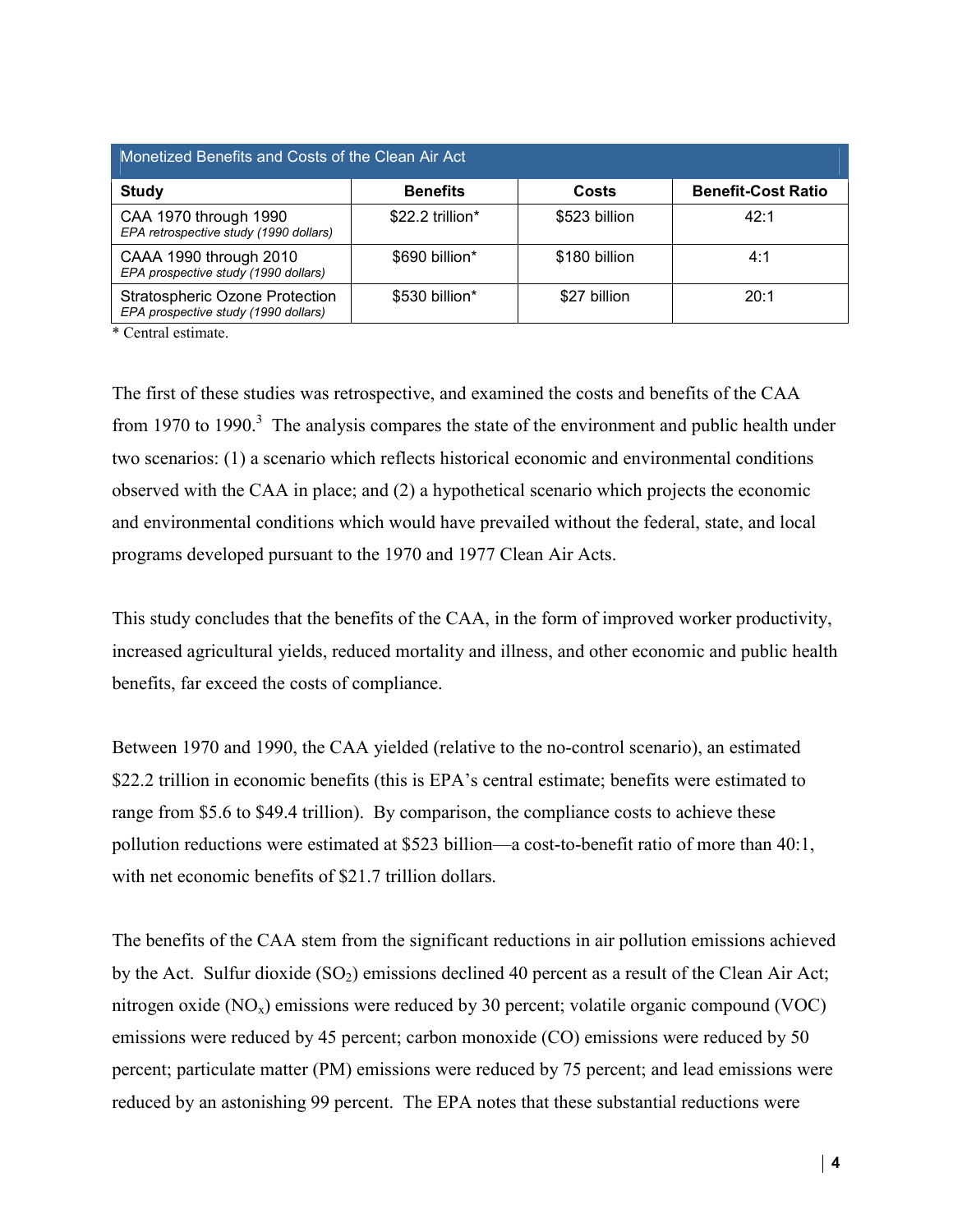achieved "during a period in which population grew by 22.3 percent and the national economy grew by 70 percent." These reductions led to corresponding reductions in the atmospheric concentrations of these pollutants, and resulting byproducts, such as ground-level ozone and the sulfates and nitric acids that contribute to acid rain.

EPA's prospective study of the Clean Air Act focuses on the effects of the 1990 Clean Air Act Amendments from 1990 through 2010 by estimating the incremental benefits of the 1990 Amendments.<sup>4</sup> The analysis finds the CAAA resulted in further emissions reductions, improvements in air quality, and economic and public health benefits.

To calculate the economic benefits of the CAAA, EPA monetized the public health benefits of pollution reductions, effects on worker productivity, visibility, and crop yields, and two selected ecological effects: freshwater acidification and its impacts on recreational fishing, and tree growth and its negative impacts on commercial timber harvesting. Altogether, the study finds



**Source:** U.S. Environmental Protection Agency, Our Nation's Air - Status and Trends through 2008, February 2010.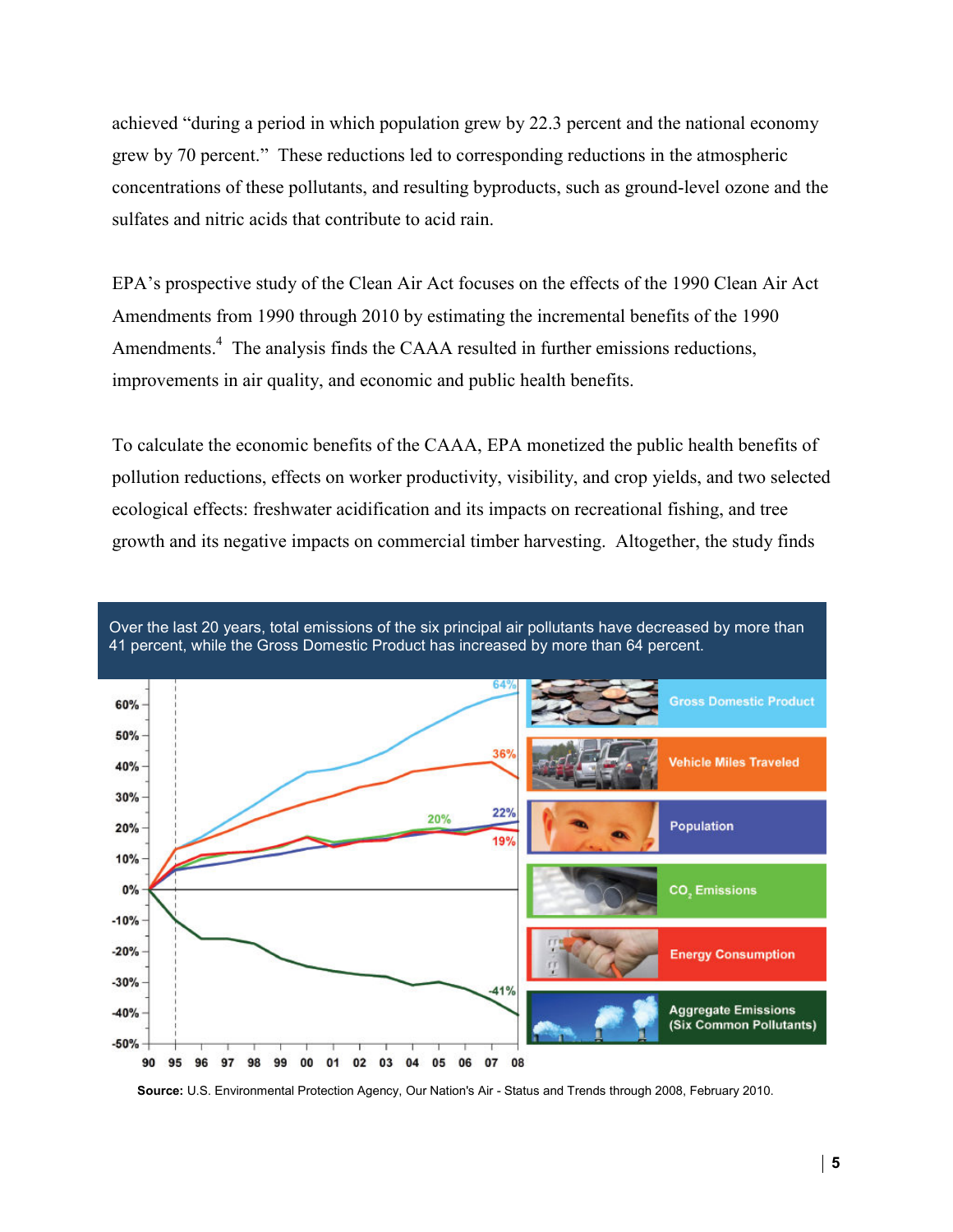that the cumulative economic benefits of the CAAA (Titles I-V) from 1990 through 2010 would total \$690 billion (in 1990 dollars, discounted at 5%), while the compliance costs would total \$180 billion—a 4:1 cost-benefit ratio.<sup>5</sup> The measures aimed at protecting the stratospheric ozone layer were estimated over a much longer time period—1990-2075 for costs, and 1990-2165 for benefits—and these were estimated at \$530 billion in benefits and \$27 billion in costs.

In the 2010 post-CAAA scenario,  $SO_2$  emissions were reduced by 31 percent;  $NO_x$  emissions were reduced by 39 percent; VOC emissions were reduced by 35 percent; CO emissions were reduced by 23 percent; primary  $PM_{10}$  emissions were reduced by 3 percent;  $PM_{2.5}$  emissions were reduced by 4 percent, and mercury emissions were reduced by 42 percent.

Others have also concluded that the benefits of the CAA far outweigh the costs. The Office of Management and Budget (OMB), for example, estimated a range in the monetary benefits of regulation from 1992 through 2002 to be approximately \$121 to \$193 billion, and a range of costs to be \$23 to \$27 billion. This translates to \$4 to \$8 in benefits for each dollar invested in clean air.<sup>6</sup>

The acid rain program (ARP) has an even higher cost-to-benefit ratio—in 2005, researchers from Stratus Consulting estimated that the benefits exceed the costs of the ARP by more than 40:1 in  $2010.<sup>7</sup>$ 

## **The Clean Air Act has Generally Cost Less than Predicted**

Not only do the economic benefits of the CAA far outweigh its costs, these costs have consistently been lower than initially predicted—by industry, and even by EPA itself. The  $SO_2$ portion of the CAA's acid rain program provides a good example of this. The initial cost estimates for a 10 million ton reduction in  $SO<sub>2</sub>$  (approximately equal to the reductions required under Phase I of the acid rain program by 1995) were:

- \$2.4 billion per year (ICF Consulting, for the National Wildlife Federation)
- **53.9 billion per year (Peabody Coal)**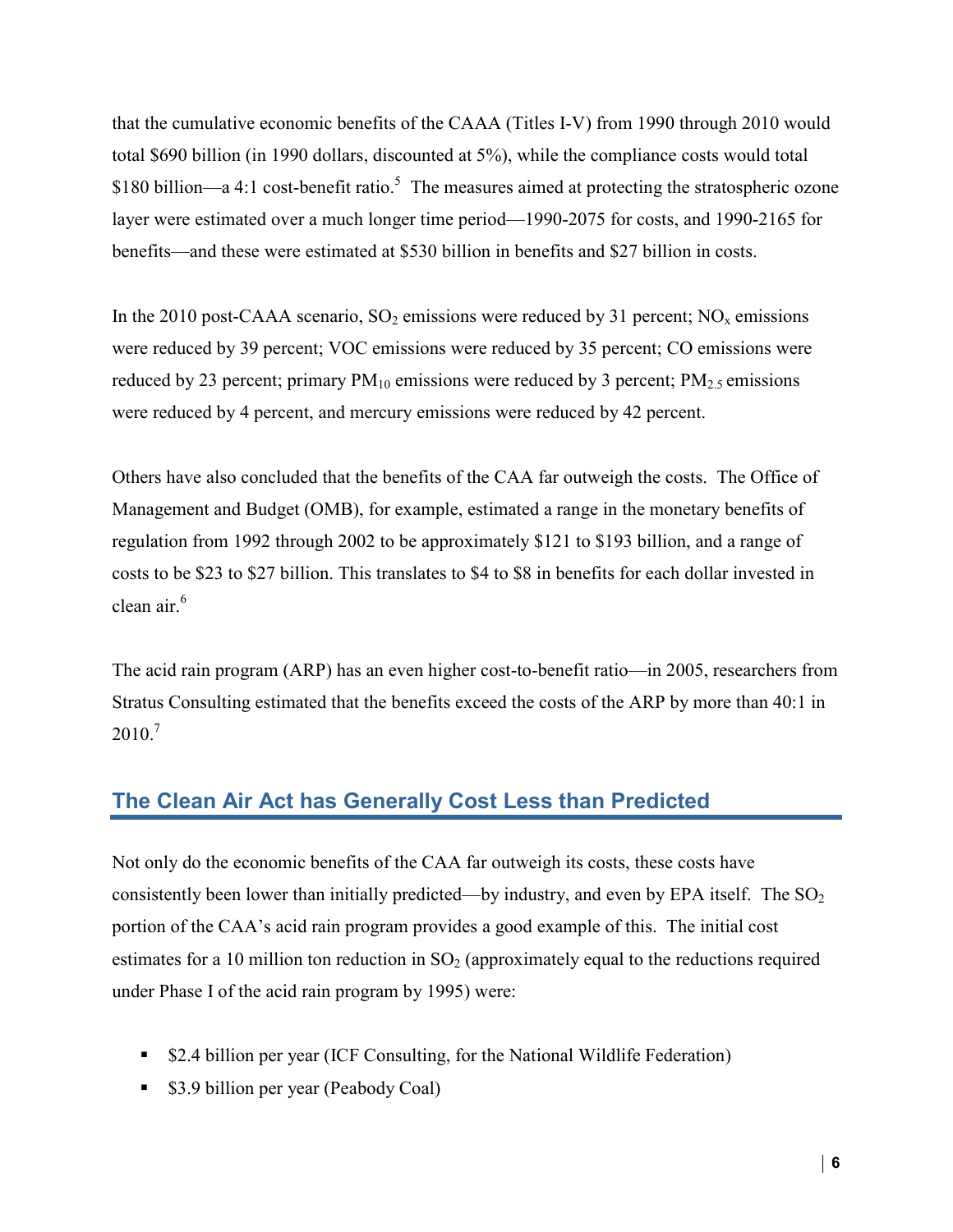- **S3-4 billion per year (Office of Technology Assessment)**
- **S4-5 billion per year (Edison Electric Institute)<sup>8</sup>.**

In contrast, the Energy Information Administration (EIA) calculated the annualized costs of achieving compliance with the Phase I  $SO_2$  emissions requirements at just \$836 million—well below early cost estimates.<sup>9</sup>

Similarly, key industry groups during the 1990 reauthorization of the CAA estimated that controls for volatile organic compounds (VOCs) would cost \$14.8 billion per year. However, due to technology innovation and other factors, EPA estimates that the costs of control will be no more than \$962 million in  $2010$ .<sup>10</sup>

#### **Overestimating the Costs of Compliance**

Industry and government economists alike have overestimated the costs of the Clean Air Act, anywhere from 500% to more than 1,000%.

EPA itself has routinely overstated the future costs of its regulations—including portions of the CAA. Harrington, Morgenstern and Nelson examined EPA's cost projections and found that in 14 cases, the costs of implementing the rules was less than predicted; costs were higher in only 3 cases. $^{11}$ 

# **Compliance Spawns Innovative Solutions and Lowers Costs**

Analysts have repeatedly overestimated the costs of the CAA in part because of the innovative compliance solutions that have emerged only after EPA regulations have been established. When the CAA was enacted in 1970, many of the control technologies necessary to reduce emissions did not exist yet, or existed only as prototypes. Innovations spurred by the emissions reductions required by the CAA, such as catalytic converters in automobiles, are now ubiquitous.

A report by the Northeast States for Coordinated Air Use Management (NESCAUM)<sup>12</sup> examines in detail the technological innovations spurred by environmental regulations, such as the Clean Air Act, with case studies of vehicle and power plant control technologies. The CAA's vehicle emissions standards have led to numerous innovations including three-way catalysts, direct fuel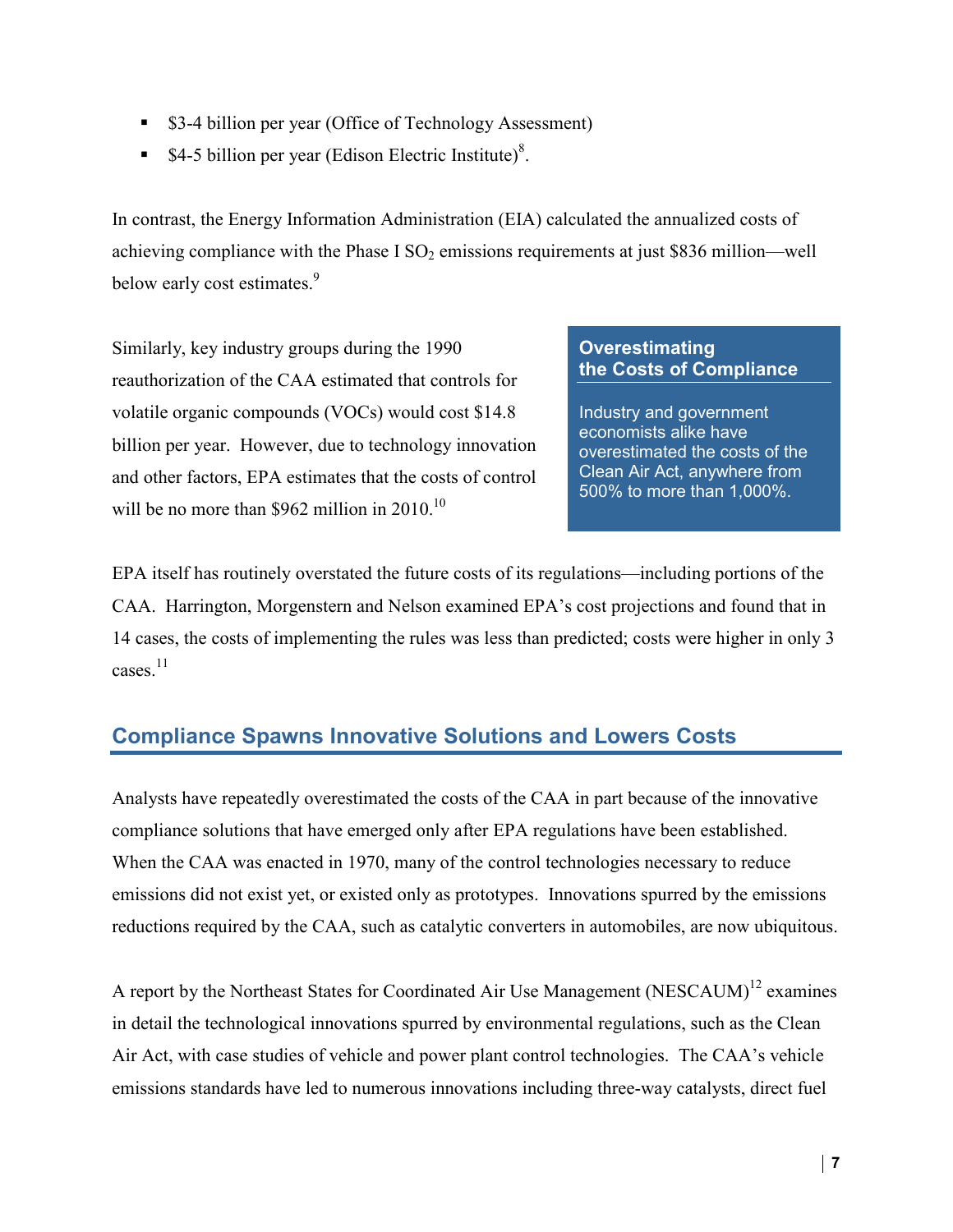injection, oxygen sensors and onboard diagnostic systems. These innovations have had profound results—cars have dramatically lowered their emissions over the past several decades

NESCAUM concludes that strong regulatory drivers—such as the Clean Air Act—can lead to technological innovation and lowering of compliance costs. In fact, these regulatory drivers are necessary to keep research and development going and new, lower-cost technologies being developed.

The innovations fueled by more stringent regulations, in turn, fuel the U.S. economy. According to a report prepared by ICF Consulting<sup>13</sup>, the environmental technology industry—spurred by environmental regulations and particularly the Clean Air Act—led to the creation of 1.3 million total jobs between 1977 and 1991. Such innovations also allowed the U.S. to become a world leader in environmental control technologies—exports of environmental technologies grew by 130 percent between 1993 and 2003, and were valued at \$30 billion in 2004.

#### **Conclusion**

The Clean Air Act has left an important legacy of widespread economic benefits across both urban and rural communities and businesses large and small. Furthermore, the Act has led to environmental advancements which improve public and worker health. It has also led to the creation of millions of jobs, and has spurred important technological innovations and new industries that have been exported around the world. Despite the progress, important challenges remain. As the success of the CAA continues to take shape and be fully implemented, the economic advantages it provides will be felt for many years to come.